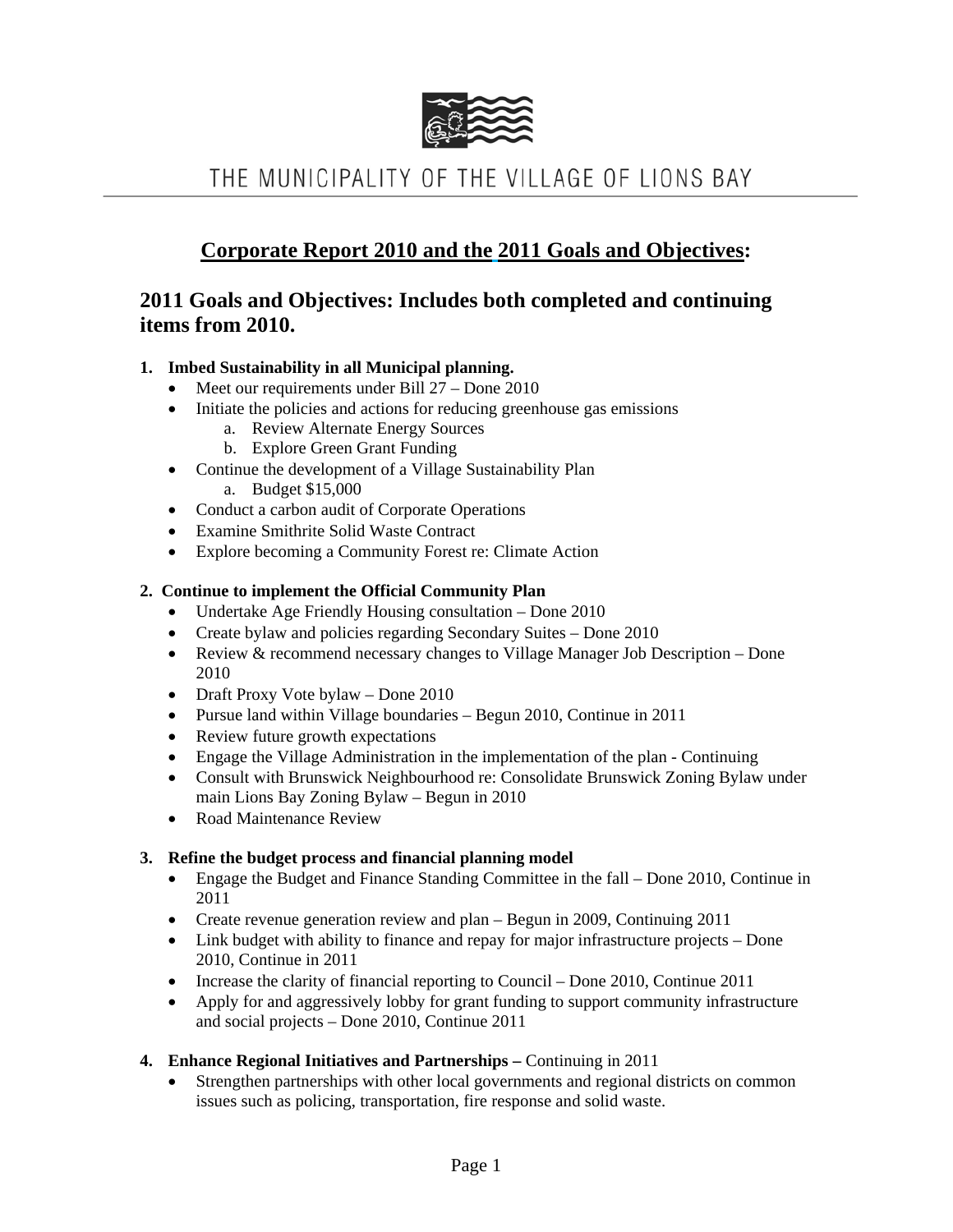- Continue to explore working with the West Vancouver School District in terms of recreation and joint community facility sharing opportunities.
- **5. Enhance Communications to Fully and Appropriately Engage the Community in the Attainment of the OCP Vision for the Village:** Continuing in 2011
	- Provide frequent, timely and informative information on Council activities through a variety of media sources
	- Update Village website and enhance capabilities to serve the public
	- Enhance the community news service
	- Improve communication and clarify expectations with volunteer groups to achieve successful outcomes of projects.
	- Provide new residents with Welcome Package
	- Village Sustainability Plan

#### **6. Ensure timely and professional Emergency Services**

- Review and update the Fire bylaw
- Adopt the Lions Bay Emergency and Evacuation Plan Nov, 2010 Budget: \$500
- Re-negotiate lease with BC Ambulance Service Done 2010
- Complete Bear Smart Management Plan Done 2010
- Purchase new generator for the Klatt Emergency Building Done 2010 o To be installed in 2011
- Purchase replacement Fire Engine, as Engine #2
- Apply for Bear Smart Status 2011

#### **7. Manage and complete major infrastructure improvements:**

- Update the Village Infrastructure Master Plan
- Clarify available working capital: Roads and Water
- Commence Lower Lions Bay Water Pipeline Replacement with Grant 2011, now completed
- Completed study for underground wiring to parallel water pipeline replacement Done 2010
- Completed new sewer treatment plant replacement at Municipal Hall with Grant Done 2010
- Completed the Kelvin Grove Sewer Treatment Upgrade with Grant Done 2010
- Completed study for new Community Centre Done 2010
- Community Centre Planning Ongoing 2011
- Complete construction of two Bus Shelters –one is complete in 2010, one is continuing in 2011

#### **8. Work with the Ministry of Highways and Tyam Construction to Ensure Successful Completion of Sea-to Sky Highway Improvement Project:**

- Ensure final details for successful completion of highway improvement project
	- a. Complete the Highway Sound Walls Done2010
	- b. Complete Sound Wall Landscaping Done 2010
	- c. Complete the Centennial Trail Done 2010/2011
- **9. Enhance Administrative Efficiency to Better Serve Public and Residents:** 
	- Match staffing with service needs Ongoing 2011
	- Conduct staff skill review, identify training and create a succession plan Ongoing 2011